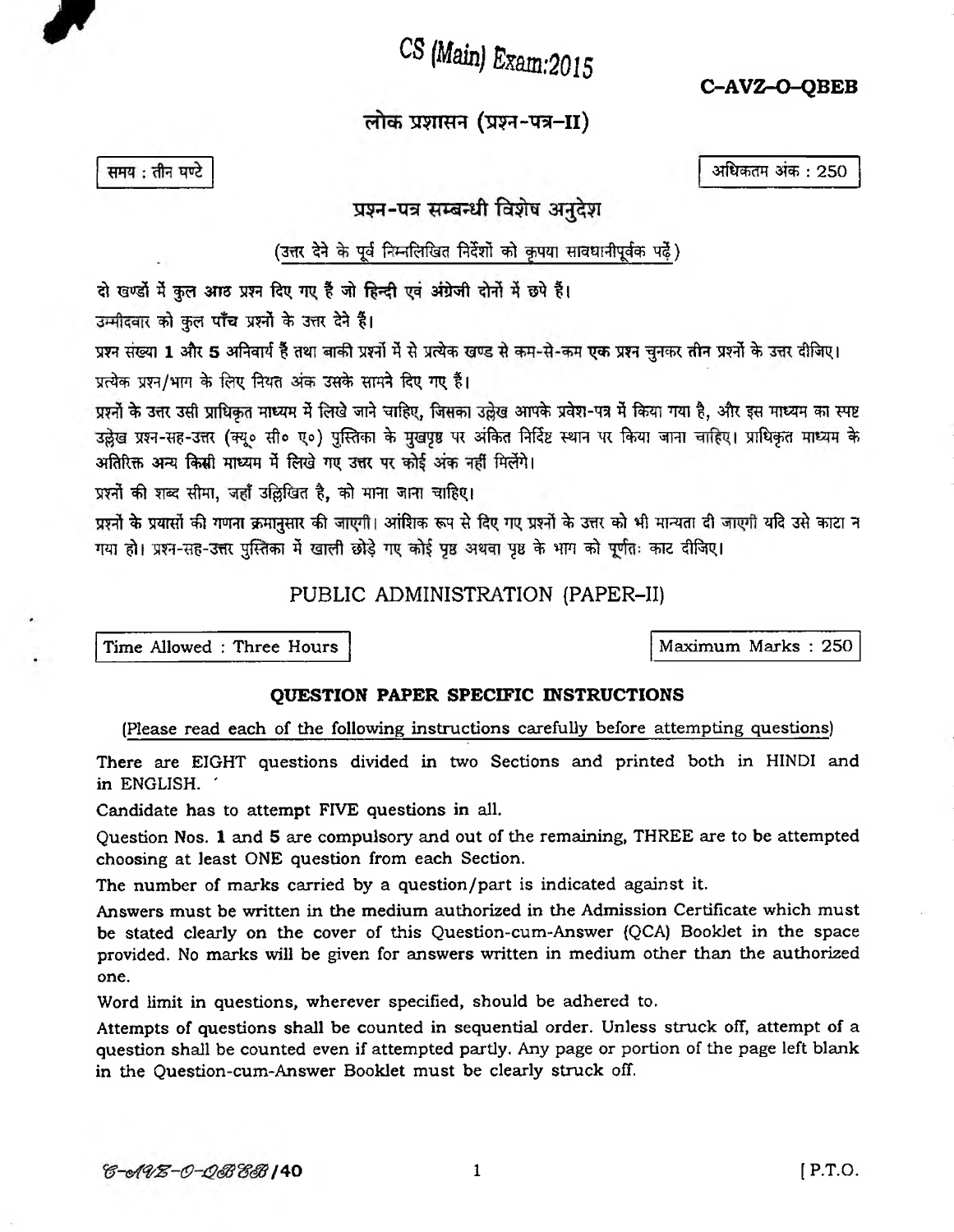- 1. इस प्रश्न के निम्नांकित सभी भागों का उत्तर दीजिए (प्रत्येक लगभग 150 शब्दों में) : Attempt all of the following in about *150* words each : 10×5=50
	- *(a)* " sffa+iflctt % 'dWu 3 W ^ft'ddl T^cft *WU \$m* इस मत से सहमत हैं? अपने उत्तर के पक्ष में तर्क दीजिए।

"Democracy within bureaucracy is likely to reduce its effectiveness." Do you agree with this view? Argue your case.

*(b)* ''विकास की प्रक्रिया में जिला कलेक्टर की भूमिका पर आवश्यकता से अधिक बल दिया गया है।'' इस कथन पर टिप्पणी कीजिए।

"District Collector's role in the development process has been overemphasised." Comment on the statement.

*(c)* क्या कारण है कि जिला नियोजन को अनेक राज्यों में हाशिए (पृष्ठभूमि) में डाल दिया गया है, और वह केवल कुछ ही राज्यों में विशिष्ट स्थिति में रह गया है? समझाइए।

 $\overline{a}$   $\overline{a}$   $\overline{a}$   $\overline{a}$   $\overline{a}$   $\overline{a}$   $\overline{a}$   $\overline{a}$   $\overline{a}$   $\overline{a}$   $\overline{a}$   $\overline{a}$   $\overline{a}$   $\overline{a}$   $\overline{a}$   $\overline{a}$   $\overline{a}$   $\overline{a}$   $\overline{a}$   $\overline{a}$   $\overline{a}$   $\overline{a}$   $\overline{a}$   $\overline{a}$   $\overline{$ Why has District Planning been marginalised in many States and remained prominent in a few States? Explain.

*(d)* "कार्यपालिका की अध्यादेश निकालने की शक्ति को उपयुक्त तरीके से नियंत्रित किए जाने की आवश्यकता है।" समालोचनात्मक परीक्षण कीजिए।

"Ordinance-making power of the Executive needs to be suitably restrained." Examine it critically.

*(e)* " 'न्यूनतम सरकार, अधिकतम शासन' केवल एक नारा नहीं है, अपितु अपार संभावनाओं से युक्त प्रशासन का एक दर्शन है।" क्या आप सहमत हैं? अपने उत्तर के पक्ष में कारण दीजिए।

" 'Minimum government, maximum governance' is not just a slogan but a philosophy of administration with enormous potentialities." Do you agree? Give reasons for your answer.

<span id="page-1-0"></span>2. (a) राजनीतिक संस्कृति ने भारत की प्रशासनिक संस्कृति को किस सीमा तक प्रभावित किया है? समझाइए। To what extent has political culture influenced the administrative culture of India? Explain. 20

*(b)* भारतीय परिसंघीय तंत्र के रूपान्तरण के लिए केन्द्र-राज्य सम्बन्धों पर पुंछी आयोग (2010) की मुख्य सिफ़ारिशों की संक्षिप्त विवेचना कीजिए।

Briefly discuss the main recommendations of the Punchhi Commission (2010) on Centre-State relations for transforming Indian Federal System. 20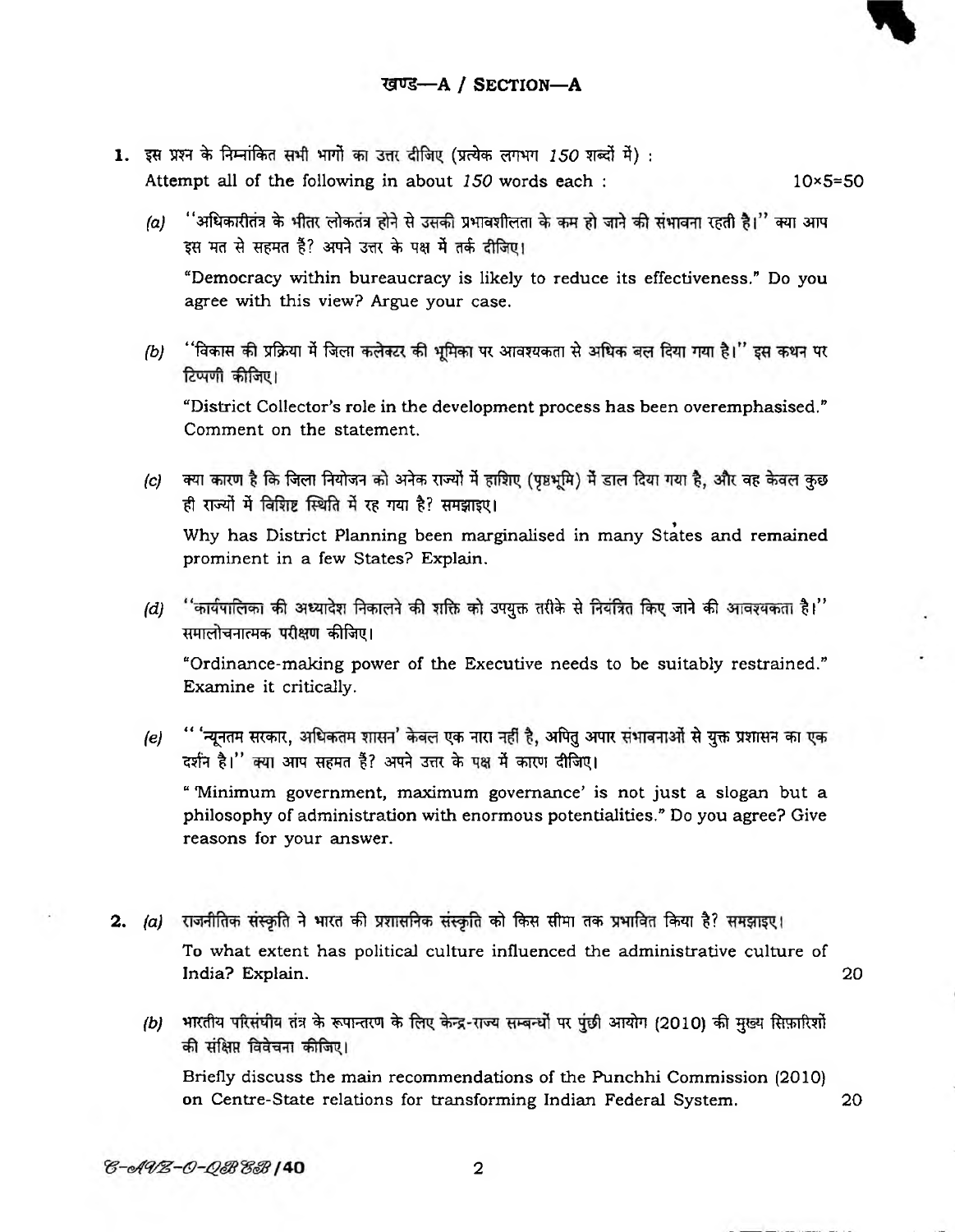

*(c)* जैसा कि डॉ॰ बी॰ आर॰ अम्बेदकर का कथन था कि ''संविधान की विषयवस्तु राज्य के अवयव प्रदान कर सकती है किन्तु शासन प्रक्रिया का अंतिम परिणाम इस पर निर्भर करता है कि राजनीतिक दलों और जनता ने इसे किस तरह संचालित किया है"। इस कथन को सस्पष्ट कीजिए।

As Dr. B. R. Ambedkar observed, "the text of the Constitution can provide the organs of the State, but the final outcome of the governance process depends on how it has operationalised by the political parties and people". Elucidate the  ${\bf statement.} \hspace{2cm} 10$ 

- 3. (a) 'नीति' आयोग के निर्णय-निर्माण के लिए उद्देश्यों, उपागमों और संगठनात्मक व्यवस्थाओं का लक्ष्य भारतीय राजनीति के परिसंघीय चरित्र को पुनःप्रतिष्ठित करना है। स्पष्ट कीजिए। The objectives, approaches and organisational arrangements for decision-making of the NITI Aayog aim at restoring the federal character of the Indian polity. Explain. 20
	- *(b)* पूरी तरह स्पष्ट कीजिए कि भारत के सार्वजनिक उद्यमों की स्वायत्तता और जवाबदेयता में संतुलन किस प्रकार स्थापित किया जा सकता है। Explain fully how a balance can be struck between autonomy and accountability of India's public enterprises. 20
	- *(c)* ''यह आवश्यक है कि विकेन्द्रीकृत शासन सामाजिक परिवर्तन और सामाजिक न्याय के एक उपकरण के रूप में कार्य करें।" इस कथन पर टिप्पणी कीजिए। "Decentralised governance must serve as an instrument of realising social change and social justice." Comment on the statement. 10
- 4. (a) राष्ट्रीय न्यायिक नियुक्ति आयोग अधिनियम, 2014 के पक्ष व विपक्ष के तर्कों की विवेचना कीजिए। Discuss the arguments for and against the National Judicial Appointments Commission Act, 2014. 20
	- *(b)* "बहुत हाल ही के वर्षों में राज्यों के राज्यपाल की भूमिका प्रशासनिक प्रकृति की होने की अपेक्षा कूटनीतिक अधिक होती दिखाई दी है।" उपयुक्त उदाहरणों के साथ इस कथन पर टिप्पणी कीजिए। "In very recent time, the role of the State Governor is found to be more of diplomatic than administrative nature." Comment on the statement with suitable examples. 20
	- *(c)* संघ से राज्यों को उत्तरदायित्वों के न्यागमन (डेवोल्यूशन) और निधियों के स्थानांतरण के उपागम और प्रविधि में हुए अभिनव परिवर्तनों पर टिप्पणी कीजिए। Comment on the recent changes in the approach and methodology of devolution of responsibilities and transfer of funds from the Union to the States. 10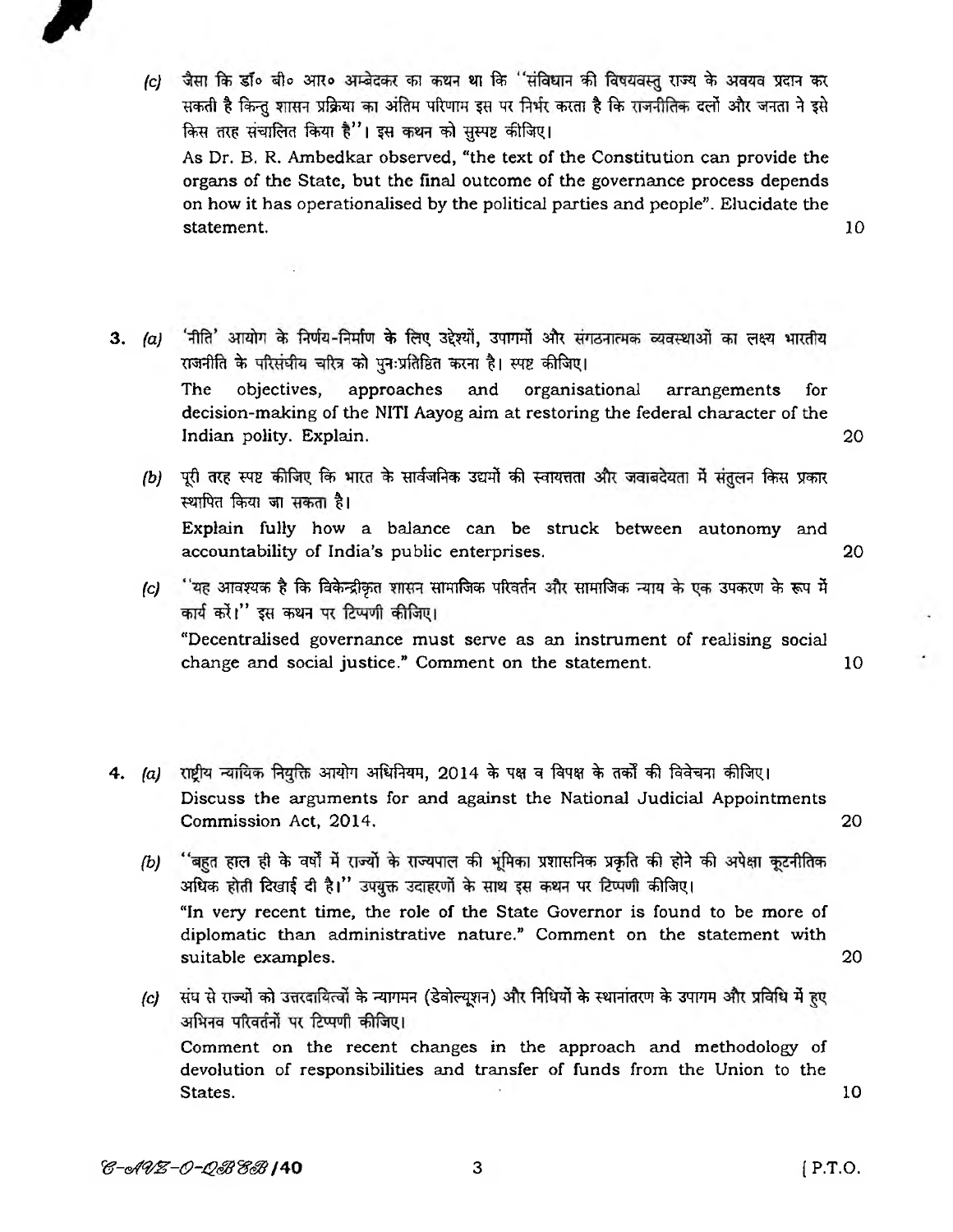- 5. इस प्रश्न के निम्नांकित सभी भागों का उत्तर दीजिए (प्रत्येक लगभग 150 शब्दों में) : Attempt all of the following in about  $150$  words each :  $10 \times 5 = 50$ 
	- $(a)$  जनता और पुलिस के सम्बन्धों में सुधार के लिए, एक उपकरण के रूप में सामुदायिक पुलिसन की अवधारणा का अालोचनात्मक परीक्षण कीजिए।

Critically examine the concept of community policing as a tool for improving public-police relations.

- *(b)* समझाइए कि बजट का एक राजनीतिक उपकरण के रूप में किस प्रकार उपयोग किया जा सकता है। Explain how budget can be used as a political instrument.
- *(c)* ''भारत में अधिकांश सिविल सेवक सक्षम प्रशासक हैं, किन्तु वे निर्णय-निर्माण में जन-सहभागिता के प्रोत्साहन की ओर बहत कम ध्यान देते हैं।" इस कथन पर टिप्पणी कीजिए।

"Most Civil Servants in India are competent administrators, but they pay little attention to encourage people's participation in decision-making." Comment on the statement.

*(d)* क्या अाप सोचते हैं कि पंचायती राज संस्थाओं (पी० आर० आइ०) के वास्तविक कामकाज से शक्तियों और संसाधनों का यथार्थ न्यागमन परिलक्षित हो रहा है? अपने उत्तर के पक्ष में कारण दीजिए।

Do you think that the functioning of Panchayati Raj Institutions (PRIs), in practice, reflects genuine devolution of powers and resources? Give reasons for your answer.

*(e)* ''सूचना संचार प्रौद्योगिकी (आइ० सी० टी०) से लोक सेवा संप्रदान की गुणता में तो सुधार होता है, किन्तु वह घुसखोरी को रोकने में असफल रहती है।'' टिप्पणी कीजिए।

"Information Communication Technology (ICT) improves the quality of public servicc delivery, but fails to check bribery." Comment.

- 6. (a) <sup>''</sup>भारत में स्वतंत्रता के पश्चात् हुए प्रशासनिक सुधारों का अभिलक्षण उत्कृष्ट विचार किन्तु अपर्याप्त क्रियान्वयन रहा है।'' संघ व राज्य सरकारों से उदाहरण देते हुए इस कथन का समालोचनात्मक परीक्षण कीजिए। "Excellent ideas but poor implementation have characterised the administrative reforms in India since Independence." Critically examine the statement giving examples from the Union and State Governments. 20
	- *(b)* क्या आप सहमत हैं कि भारत में विकास प्रशासन में एक गंभीर शासन-कमी रही है? अपने उत्तर के पक्ष में कारण देते हुए सुझाव दीजिए।

Do you agree that there has been a serious governance-deficit in development administration in India? Give reasons for your answer and add your suggestions. 20